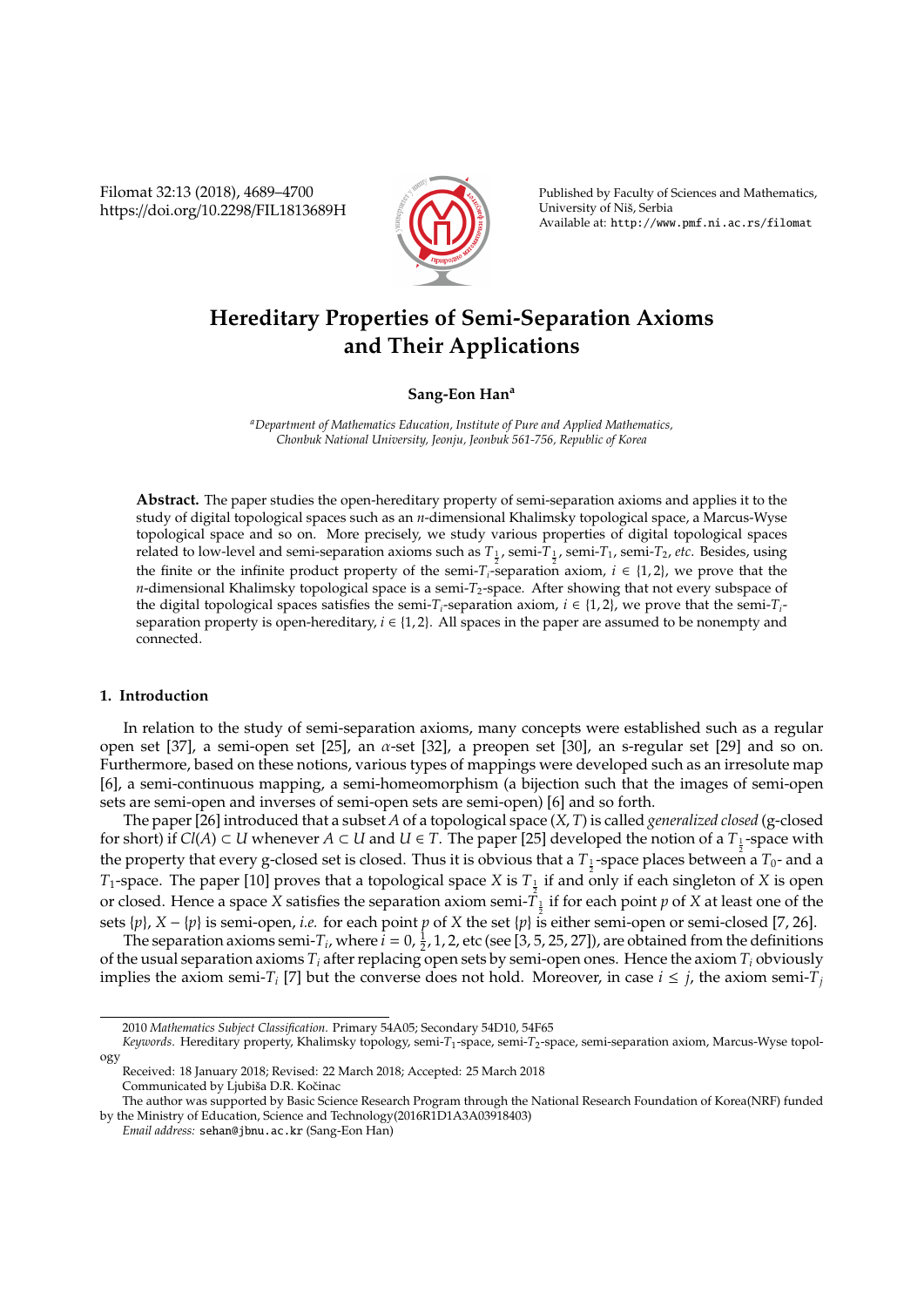implies the axiom semi-*T<sup>i</sup>* , and the converse does not hold [6]. As usual, a property is called a *semi-topological property* if the property is preserved by a semi-homeomorphism. Then the axioms semi-*T*<sub>*i*</sub>, *i* ∈ {0,  $\frac{1}{2}$ , 1, 2} are proved to have the semi-topological property [6]. Moreover, a property is hereditary if the property passes from a topological space to every subspace with respect to the relative topology [31]. Besides, a property is called *open-hereditary* (*resp. closed-hereditary*) if the property passes from a topological space (*X*, *T*) to *every open set* (*resp. every closed set*) of (*X*, *T*) with respect to the relative topology.

Since the low-level separation axioms or the semi-separation axioms play important roles in applied topology including digital topology, computational topology and so on, the paper studies their properties on digital topological spaces such as Khalimsky, Marcus-Wyse topological space, axiomatic locally finite space [16, 24], space set topology [18], etc.

Especially, we will study the following topics:

- A study of the preopen or the nowhere dense property of subsets of digital topological spaces.
- Are the semi- $T_i$ -separation axioms,  $i \in \{1, 2\}$  hereditary properties ?
- A study of the finite or the infinite product property of the semi- $T_i$ -separation axiom,  $i \in \{1, 2\}$ .

Since we will often use the terminology " Khalimsky (*resp.* Marcus-Wyse)" in this paper, hereafter we use the notation "*K*-(*resp. M*-)" instead of "Khalimsky (*resp.* Marcus-Wyse)", if there is no danger of ambiguity.

This paper is organized as follows. Section 2 provides some basic notions on *K*-topology. Section 3 studies some topological properties of the *n*-dimensional *K*-topological space and of the *M*-topological space related to the dense and the nowhere dense property of subsets of digital topological spaces. Section 4 investigates some properties of the *n*-dimensional *K*-topological space associated with the semi- $T_1$ separation axiom, semi-open subsets, semi-closed subsets and further, we develop the infinite product property of the semi-*T*1-separation axiom. Section 5 proves the open-hereditary property of a semi-*T*1- and a semi-*T*2-space. Section 6 concludes the paper with a summary and questions for further work.

### **2. Preliminaries**

To study low-level separation axioms and semi-separation axioms of digital topological spaces such as *K*-topological spaces and *M*-topological spaces, let us recall basic notions related to this work. A topological space  $(X, T)$  is called an Alexandroff space if every point  $x \in X$  has the smallest open neighborhood in  $(X, T)$ [2]. Motivated by the Alexandroff topological structure [1, 2], several kinds of digital topological spaces and locally finite spaces were developed such as an *n*-dimensional *K*-topological space [21], an *M*-topological space, an axiomatic locally finite space [24], a space set topological space [18] and so on [15, 21, 24, 28]. Furthermore, a study of their properties is included in the papers [11, 20–22, 24, 29].

In digital topology we often take the following: A graph theoretical approach with digital connectivity on **Z** *n* [34], a *K*- topological approach [21, 22], an *M*-topological approach [28], a locally finite topological approach [24] and so on.

First of all, let us recall some basic notions from digital graph theory [34, 35]. Motivated by the study of low-dimensional digital images  $X \subset \mathbb{Z}^n$ ,  $n \in \{1, 2, 3\}$  [34], we have studied *n*D digital images  $X \subset \mathbb{Z}^n$ ,  $n \in \mathbb{N}$ with the *k*-adjacency relations of  $\mathbf{Z}^n$ ,  $n \in \mathbf{N}$  [12] (see also [14]), as follows:

For a natural number  $m, 1 \le m \le n$ , two distinct points

$$
p = (p_1, p_2, \cdots, p_n)
$$
 and  $q = (q_1, q_2, \cdots, q_n) \in \mathbb{Z}^n$ ,

are *k*(*m*, *n*)-adjacent if

at most *m* of their coordinates differ by  $\pm 1$ , and all others coincide. (2.1)

In terms of the operator of (2.1), the  $k(m, n)$ -adjacency relations of  $\mathbb{Z}^n$ ,  $n \in \mathbb{N}$ , are obtained [12] (see also [14]) as follows:

$$
k := k(m, n) = \sum_{i=n-m}^{n-1} 2^{n-i} C_i^n, \text{ where } C_i^n = \frac{n!}{(n-i)! \, i!}.
$$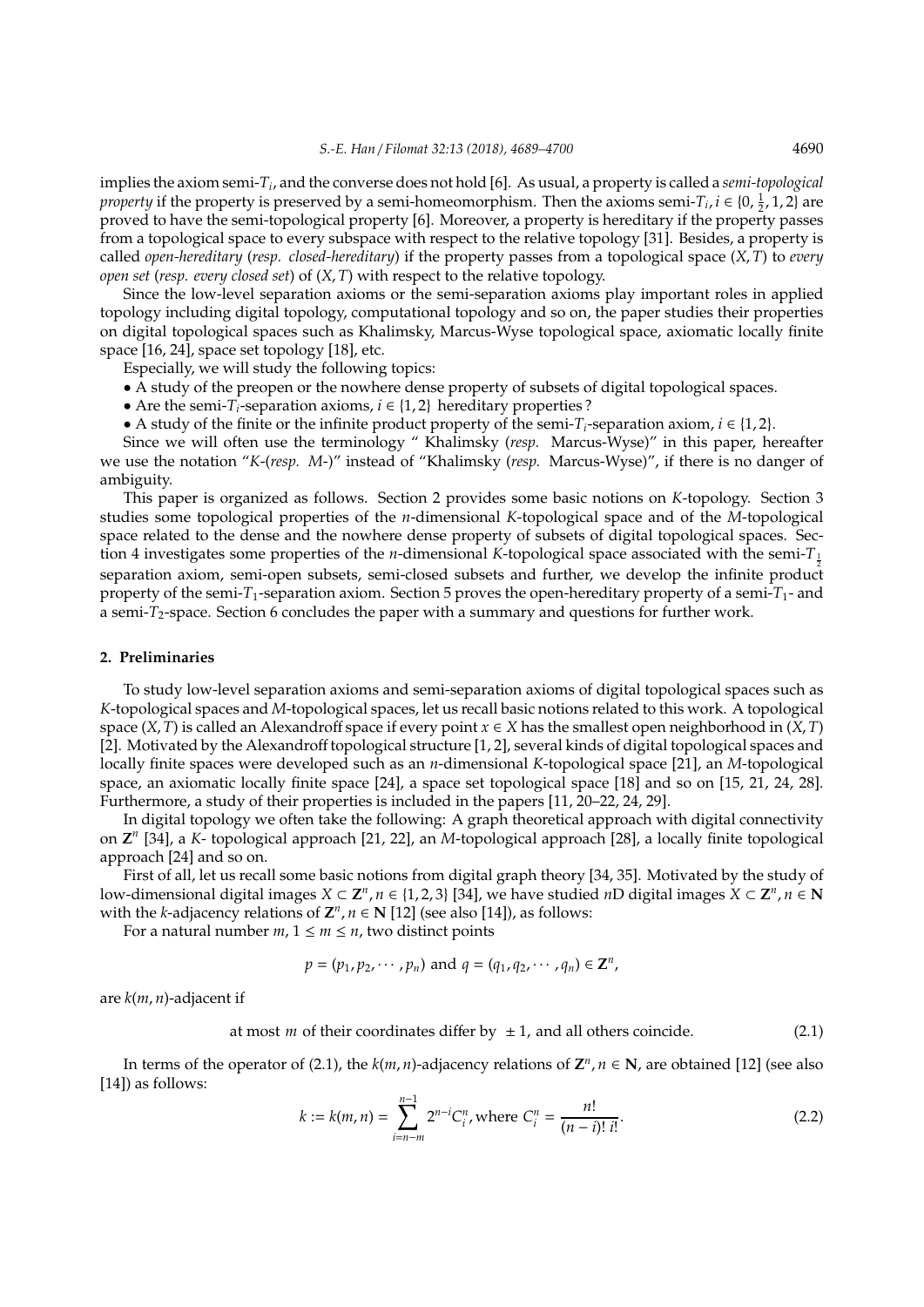A. Rosenfeld [34] called a set *X*(⊂ **Z** *n* ) with a *k*-adjacency a *digital image*, denoted by (*X*, *k*). Indeed, to study digital images on  $\mathbb{Z}^n$  in the graph-theoretical approach [34, 35], using the *k*-adjacency relations of  $\mathbb{Z}^n$ of (2.2), we say that a digital *k*-neighborhood of  $p$  in  $\mathbb{Z}^n$  is the set [34]

$$
N_k(p) := \{q \in \mathbb{Z}^n \mid p \text{ is } k\text{-adjacent to } q\} \cup \{p\}. \tag{2.3}
$$

For instance, for a point  $p := (x, y) \in \mathbb{Z}^2$  we have

$$
\begin{cases} N_4(p) = \{ (x \pm 1, y), p, (x, y \pm 1) \} \\ N_8(p) = \{ (x \pm 1, y), p, (x, y \pm 1), (x \pm 1, y \pm 1) \} \} \end{cases}
$$

Second, let us now recall basic notions of the *n*-dimensional *K*-topological space, *n* ≥ 1. *Khalimsky line topology*  $\kappa$  on **Z**, denoted by (**Z**,  $\kappa$ ), is induced by the set  $\left[\frac{2n-1}{2n+1}\right]$   $\kappa$  = **Z**} as a subbase [2] (see also [21]), where  $a, b \in \mathbb{Z}$ , we often use the notation  $[a, b]_{\mathbb{Z}} := \{x \in \mathbb{Z} \mid a \leq x \leq b\}$ . In the present paper we call ([*a*, *b*]**Z**, κ[*a*,*b*]**<sup>Z</sup>** )(or for short [*a*, *b*]**<sup>Z</sup>** if there is no danger of ambiguity) a Khalimsky interval. Furthermore, the product topology on  $\mathbb{Z}^n$  induced by  $(\mathbb{Z}, \kappa)$  is called the *Khalimsky topology* on  $\mathbb{Z}^n$  (or the *n-dimensional Khalimsky topological space*), denoted by  $(Z^n, \kappa^n)$ . Besides, for a subset  $X \subset Z^n$ , the subspace induced by  $(Z^n, \kappa^n)$  is obtained, denoted by  $(X, \kappa^n_X)$  and called a *K*-topological space.

Let us now investigate the structure of  $(\mathbf{Z}^n, \kappa^n)$ . A point  $x = (x_i)_{i \in [1,n]_Z} \in \mathbf{Z}^n$  is *pure open* if all coordinates are odd, and *pure closed* if each of the coordinates is even and the other points in  $\mathbb{Z}^n$  are called *mixed* [22]. These points are shown like the following symbols: The symbols (*resp.* •) means a pure closed point(*resp.* a mixed point) (see Figure 1) and further, a black jumbo dot represents a pure open point. In addition, in the present paper we denote by  $(Z^n)_o$  (*resp.*  $(Z^n)_e$ ) the set of all pure open (*resp.* pure closed) points of  $(Z^n, \kappa^n)$ . Besides, we use the notation  $(\mathbb{Z}^n)_m$  for the set of all mixed points of  $(\mathbb{Z}^n, \kappa^n)$ .

In relation to the further statement of a mixed point in  $(\mathbb{Z}^2, \kappa^2)$ , for the point  $p = (2m, 2n + 1)(resp.$  $p = (2m + 1, 2n)$ , we call the point *p* closed-open (*resp. open-closed*) [36]. In terms of this perspective, we clearly observe that the *smallest (open) neighborhood* of the point  $p := (p_1, p_2)$  of  $\mathbb{Z}^2$ , denoted by  $\hat{SN}_K(p) \subset \mathbb{Z}^2$ , is the following:

$$
SN_K(p) := \begin{cases} \{p\} \text{ if } p \text{ is pure open,} \\ \{(p_1, p_2 \pm 1), p\} \text{ if } p \text{ is open-closed,} \\ \{(p_1 \pm 1, p_2), p\} \text{ if } p \text{ is closed-open,} \\ N_8(p) \text{ if } p \text{ is pure closed.} \end{cases}
$$
(2.4)

Hereafter, in  $(X, \kappa_X^n)$ , for a point  $p \in X$  we use the notation  $SN_K(p) \cap X := SN_X(p)$  for short.

Third, let us now recall basic concepts on Marcus-Wyse topology as another digital space. The *Mtopology* on  $Z^2$ , denoted by  $(Z^2, \gamma)$ , is induced by the set  $\{U_p\}$  in (2.5) below as a subbase [28], where for point *p* = (*x*, *y*) ∈ **Z**<sup>2</sup>

$$
U_p := SN_M(p) := N_4(p) \text{ if } x + y \text{ is even.}
$$
\n
$$
(2.5)
$$

In relation to the further statement of a point in  $\mathbb{Z}^2$ , in the paper we call a point  $p = (x_1, x_2)$  *double even* if  $x_1 + x_2$  is an even number such that each  $x_i$  is even,  $i \in \{1,2\}$ ; *even* if  $x_1 + x_2$  is an even number such that each  $x_i$  is odd,  $i \in \{1, 2\}$ ; and *odd* if  $x_1 + x_2$  is an odd number [28].

In all subspaces of  $(\mathbb{Z}^2, \gamma)$  of Figure 1-3, the symbol  $\Diamond$  means a *double even point* or a *even point*, and the symbol • means an *odd point*. In view of (2.5), we can obviously obtain the following: under  $(\mathbb{Z}^2, \gamma)$  the singleton with either a double even point or an even point is the closure containing the given point. In addition, the singleton with an odd point is clearly the smallest open neighborhood of the given point. For a set  $X \subset \mathbb{Z}^2$  we can take the *subspace*, denoted by  $(X, \gamma_X)$ , induced by  $(\mathbb{Z}^2, \gamma)$ . As usual, for a subset  $X \subset \mathbb{Z}^2$ we will consider (*X*, γ*X*) [28] as a subspace of (**Z** 2 , γ), and it is called an *M*-topological space.

A locally finite space is a topological space in which every point has a finite neighborhood [31]. It is clear that whereas every locally finite space is Alexandroff, not every Alexandroff space is locally finite. Indeed, an Alexandroff space with  $T_0$  axiom need not be locally finite. But under  $(\mathbf{Z}^n, \kappa^n)$  these notions of local finiteness and Alexandroff are equivalent.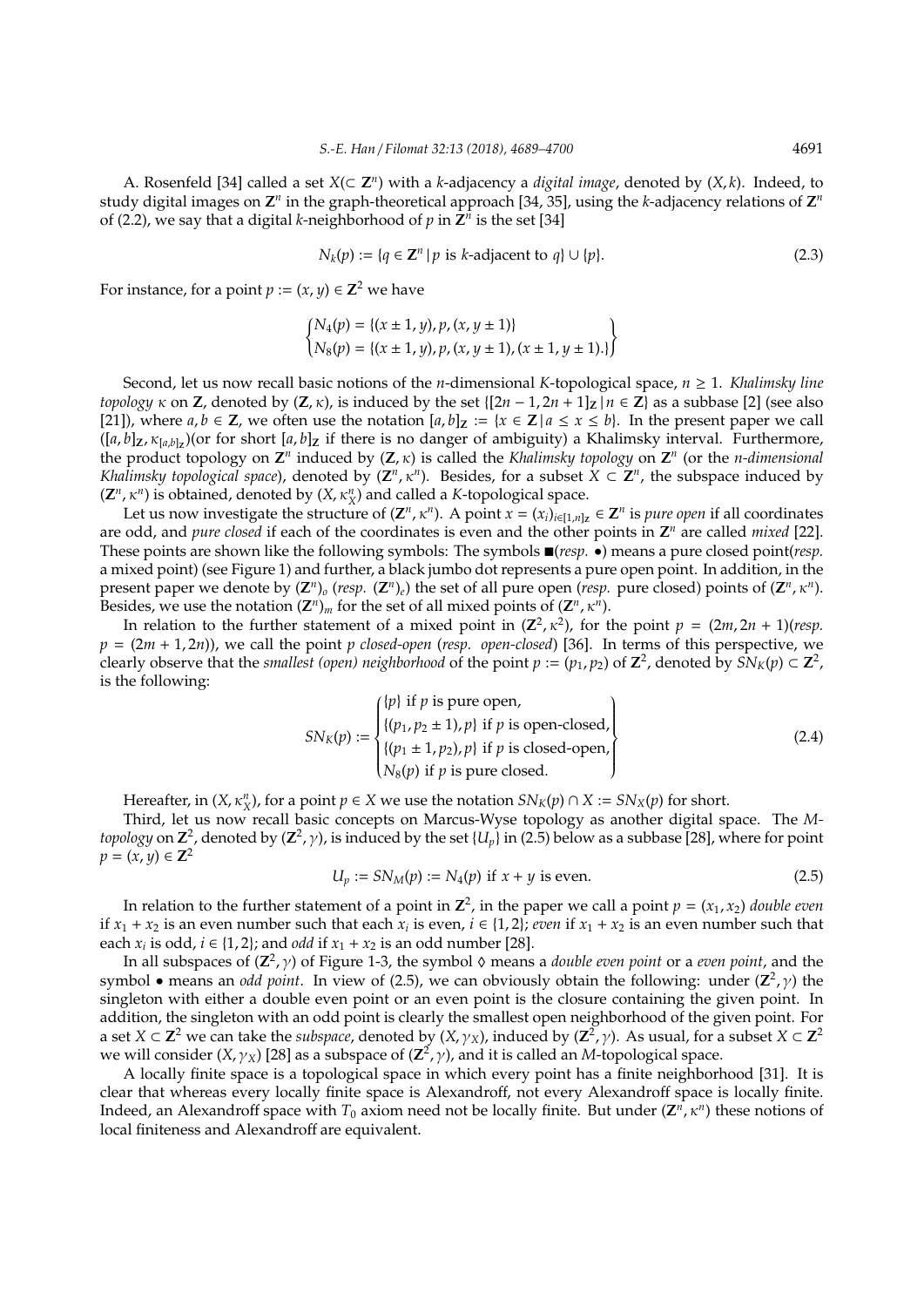## **3. Some Topological Properties of Digital Topological Spaces**

In this section, we investigate various topological properties of  $(\mathbf{Z}^n,\kappa^n)$  and  $(\mathbf{Z}^2,\gamma)$  such as a dense subset, a nowhere dense subset and so forth, which will be substantially used in Sections 4 and 5. Indeed, for a topological space  $(X, T)$  we say that a subset *A* of *X* is *nowhere dense* if  $Int(Cl(A)) = \emptyset$  [31], where "*Cl(resp. Int*)" means the closure (*resp.* the interior) operator of the given set. Also, a subset *A* of *X* is called dense if  $Cl(A) = X$ . To do this work, we now recall some properties of an open and a closed set of  $(\mathbb{Z}^2, \kappa^2)$ .

According to the properties (2.3) and (2.4), by using some properties of the closure and the interior operator, we obtain the following:

**Lemma 3.1.** *A subset B of*  $(\mathbb{Z}^2, \kappa^2)$  *is open if and only if* 

$$
\begin{cases}\nN_8(p) \subset B \text{ whenever } p := (2m, 2n) \in B, \\
\{2m+1\} \times [2n-1, 2n+1]_Z \subset B \text{ whenever } (2m+1, 2n) \in B, and \\
[2m-1, 2m+1]_Z \times \{2n+1\} \subset B \text{ whenever } (2m, 2n+1) \in B.\n\end{cases}
$$
\n(3.1)

**Lemma 3.2.** *A subset* C of  $(\mathbb{Z}^2, \kappa^2)$  *is closed if and only if* 

$$
\begin{cases}\nN_8(q) \subset C \text{ whenever } q := (2m + 1, 2n + 1) \in C, \\
[2m, 2m + 2]_Z \times \{2n\} \subset C \text{ whenever } (2m + 1, 2n) \in C, \text{ and} \\
[2m] \times [2n, 2n + 2]_Z \subset C \text{ whenever } (2m, 2n + 1) \in C.\n\end{cases}
$$
\n(3.2)

As a generalization of Lemmas 3.1 and 3.2, we obtain the following:

**Remark 3.3.** If a subset *B* of  $(\mathbb{Z}^n, \kappa^n)$  is open then

$$
\begin{cases}\nN_{3^{n}-1}(p) \subset B \text{ whenever } p := (2m_1, 2m_2, \cdots, 2m_n) \in B, \\
\{2m_1 + 1\} \times \cdots \times \{2m_{i-1} + 1\} \times N_2(2m_i) \times \{2m_{i+1} + 1\} \times \cdots \times \{2m_n + 1\} \subset B \\
\text{whenever } p_i := (2m_1 + 1, \cdots, 2m_{i-1} + 1, 2m_i, 2m_{i+1} + 1, \cdots, 2m_n + 1) \in B, i \in [1, n]_Z.\n\end{cases}
$$

**Remark 3.4.** If a subset *C* of  $(\mathbb{Z}^n, \kappa^n)$  is closed then

$$
\begin{cases} N_{3^{n}-1}(q) \subset C \text{ whenever } q := (2m_1 + 1, 2m_2 + 1, \cdots, 2m_n + 1) \in C, \text{and} \\ \{2m_1\} \times \cdots \times \{2m_{i-1}\} \times N_2(2m_i + 1) \times \{2m_{i+1}\} \times \cdots \times \{2m_n\} \subset C \\ \text{whenever } q_i := (2m_1, \cdots, 2m_{i-1}, 2m_i + 1, 2m_{i+1}, \cdots, 2m_n) \in C, i \in [1, n] \mathbb{Z}. \end{cases}
$$

In view of the property (3.2), under  $(\mathbb{Z}^n, \kappa^n)$ , for the point  $q := (2m_1 + 1, 2m_2 + 1, \dots, 2m_n + 1)$ ,  $m_i \in \mathbb{Z}$  the closure of the singleton {*q*} is the set

$$
\overline{\{q\}} := N_{3^n - 1}(q) \tag{3.3}
$$

By using the above properties, we now investigate dense and nowhere dense subsets of  $(\mathbb{Z}^n, \kappa^n)$  and  $(Z^2, \gamma)$ .

**Theorem 3.5.** (1) In  $(\mathbb{Z}^n, \kappa^n)$ ,  $(\mathbb{Z}^n)_{\sigma}$  is a dense subset of  $(\mathbb{Z}^n, \kappa^n)$ .

*(2)* Under  $(\mathbf{Z}^n, \kappa^n)$ ,  $(\mathbf{Z}^n)_e$  is a nowhere dense subset of  $(\mathbf{Z}^n, \kappa^n)$ .

*(3)* Under  $(\mathbf{Z}^n, \kappa^n)$ ,  $(\mathbf{Z}^n)_m$  is a nowhere dense subset of  $(\mathbf{Z}^n, \kappa^n)$ .

*Proof.* (1) Owing to Remarks 3.3 and 3.4, for any  $p \in \mathbb{Z}^n \setminus (\mathbb{Z}^n)$  we obtain  $(SN_K(p) \setminus \{p\}) \cap (\mathbb{Z}^n)$   $\neq \emptyset$  so that  $Cl((\mathbf{Z}^n)_o) = \mathbf{Z}^n$  because the derived set of  $(\mathbf{Z}^n)_o$  is equal to  $\mathbf{Z}^n \setminus (\mathbf{Z}^n)_o$ , which completes the proof.

(2) Since  $Cl((\mathbf{Z}^n)_e) = (\mathbf{Z}^n)_e$  and any nonempty subset of  $(\mathbf{Z}^n)_e$  is not an open subset of  $(\mathbf{Z}^n, \kappa^n)$  (see Remark 3.3), the interior of  $Cl((\mathbf{Z}^n)_e)$  is an empty set. Namely,  $Int(Cl((\mathbf{Z}^n)_e) = \emptyset$ , which completes the proof.

(3) Since  $Cl((\mathbb{Z}^n)_m) = \mathbb{Z}^n \setminus (\mathbb{Z}^n)_o$  and any nonempty subset of  $(\mathbb{Z}^n)_m$  is not an open subset of  $(\mathbb{Z}^n, \kappa^n)$  (see Remark 3.3), we conclude that *Int*( $Cl((\mathbb{Z}^n)_m)$ ) is an empty set, which completes the proof.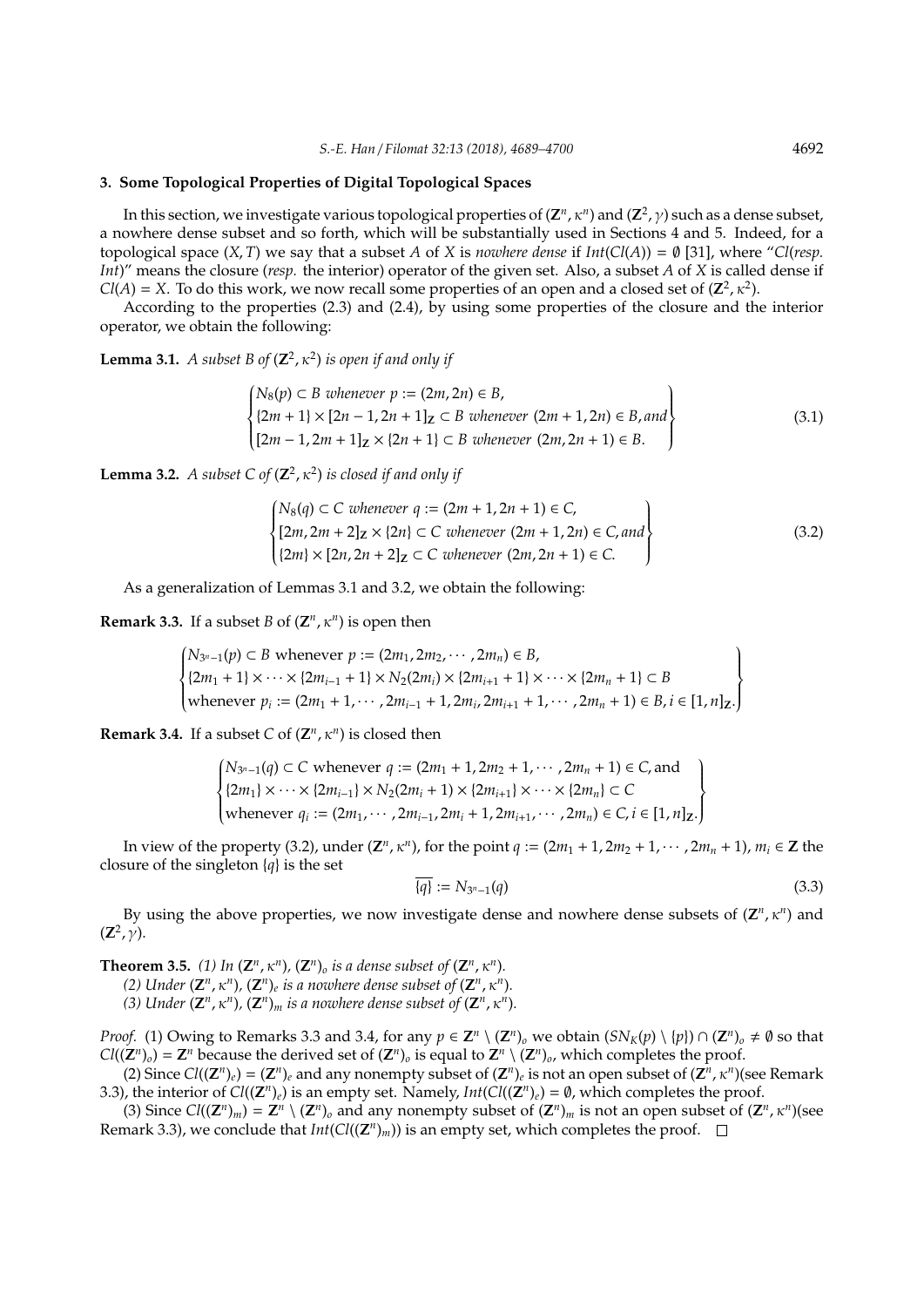In view of Remark 3.3, we obtain the following:

**Remark 3.6.** Under  $(\mathbb{Z}^n, \kappa^n)$ , every nonempty open set *O* contains at least one point in  $(\mathbb{Z}^n)_{\mathfrak{o}}$ .

Let us move onto the study of the above properties from the viewpoint of *M*-topology, as follows.

**Lemma 3.7.** *A subset B of*  $(\mathbb{Z}^2, \gamma)$  *is open if and only if* 

$$
N_4(p) \subset B \text{ whenever } p \in \{(2m, 2n), (2m+1, 2n+1)\}, p \in B \tag{3.4}
$$

**Lemma 3.8.** *A subset*  $C$  of  $(\mathbb{Z}^2, \gamma)$  *is closed if and only if* 

$$
N_4(q) \subset C \text{ whenever } q \in \{(2m+1, 2n), (2m, 2n+1)\}, q \in C \tag{3.5}
$$

Based on Lemma 3.7 and 3.8, we obtain the following:

**Theorem 3.9.** (1) In  $(\mathbb{Z}^2, \gamma)$ ,  $(\mathbb{Z}^2)_{\text{o}}$  is a dense subset of  $(\mathbb{Z}^2, \gamma)$ . *(2)* Under  $(\mathbb{Z}^2, \gamma)$ ,  $(\mathbb{Z}^2)_{e}$  is a nowhere dense subset of  $(\mathbb{Z}^2, \gamma)$ .

*Proof.* (1) Owing to Lemmas 3.7 and 3.8, for any  $p \in \mathbb{Z}^2 \setminus (\mathbb{Z}^2)_o$  we obtain  $(SN_M(p) \setminus \{p\}) \cap (\mathbb{Z}^2)_o \neq \emptyset$  so that  $Cl((\mathbf{Z}^2)_0) = \mathbf{Z}^2$  because the derived set of  $(\mathbf{Z}^2)_0$  is equal to  $\mathbf{Z}^2 \setminus (\mathbf{Z}^2)_0$ , which completes the proof.

(2) Since  $Cl((\mathbb{Z}^2)_e) = (\mathbb{Z}^2)_e$  and any nonempty subset of  $(\mathbb{Z}^2)_e$  is not an open subset of  $(\mathbb{Z}^2, \gamma)$  (see Lemmas 3.7 and 3.8), we conclude that the interior of  $Cl((\mathbb{Z}^2)_e)$  is an empty set. Namely,  $Int(Cl((\mathbb{Z}^2)_e) = \emptyset$ , which completes the proof.  $\square$ 

# **4. Some Properties of the Semi-***T***1-Structure Related to Digital Topological Spaces**

This section proves the infinite product property of the semi-*T*1-separation axiom (see Theorem 4.4 and Remark 4.5). Owing to this property, for example  $(\mathbb{Z}^n, \kappa^n)$ ,  $n \in \mathbb{N}$  is a semi- $T_1$ -space and further,  $(\mathbb{Z}^2, \gamma)$  is also a semi-*T*1-space (see Example 4.6 and Theorem 4.7). Recall that a set *A* of a topological space (*X*, *T*) is called *semi-open* if there is an open set *O* such that  $O \subset A \subset Cl(O)$  (or equivalently,  $A \subset Cl(*Int*(A))$ ) [25]. In addition, a set *B* of a topological space (*X*, *T*) is called a *semi-closed* if there is a closed set *F* such that *Int*(*F*) ⊂ *B* ⊂ *F* (or equivalently, *Int*(*Cl*(*B*)) ⊂ *B*) [25]. We recall that a topological space (*X, T*) is a semi-*T*<sub> $\frac{1}{2}$ </sub> space if each singleton of (*X, T*) is semi-open or semi-closed. For instance, (**Z**, κ) is a semi-T<sub>1</sub>-space [4].

It is well known that each of  $(\mathbf{Z}^n, \kappa^n)$  and  $(\mathbf{Z}^2, \gamma)$  is an Alexandroff space with the axiom  $T_0$ ,  $n \in \mathbf{N}$  [22]. As a generalization of this approach, we obtain the following:

**Theorem 4.1.** ([4]) An Alexandroff space with the separation axiom  $T_0$  is a semi- $T_{\frac{1}{2}}$  space.

By Theorem 4.1, for example,  $(\mathbb{Z}^n, \kappa^n)$  is also a semi- $T_{\frac{1}{2}}$ -space [15]. In view of Theorem 4.1, we can observe that a semi- $T_{\frac{1}{2}}$ -separation axiom does not place between the  $T_0$ - and the  $T_{\frac{1}{2}}$ -separation axiom.

As a semi-separation axiom which is stronger than the semi- $T_{\frac{1}{2}}$ -separation axiom, we introduce the following:

**Definition 4.2.** ([27]) We say that a topological space  $(X, T)$  is a semi- $T_1$ -space if any two distinct points *p*, *q* ∈ *X* have their own semi-open sets *SO*(*p*) and *SO*(*q*) such that *q* ∉ *SO*(*p*) and *p* ∉ *SO*(*q*), where *SO*(*x*) means a semi-open set containing the given point *x*.

Besides, it turns out that a topological space  $(X, T)$  is a semi- $T_1$ -space if and only if every singleton is semi-closed [27].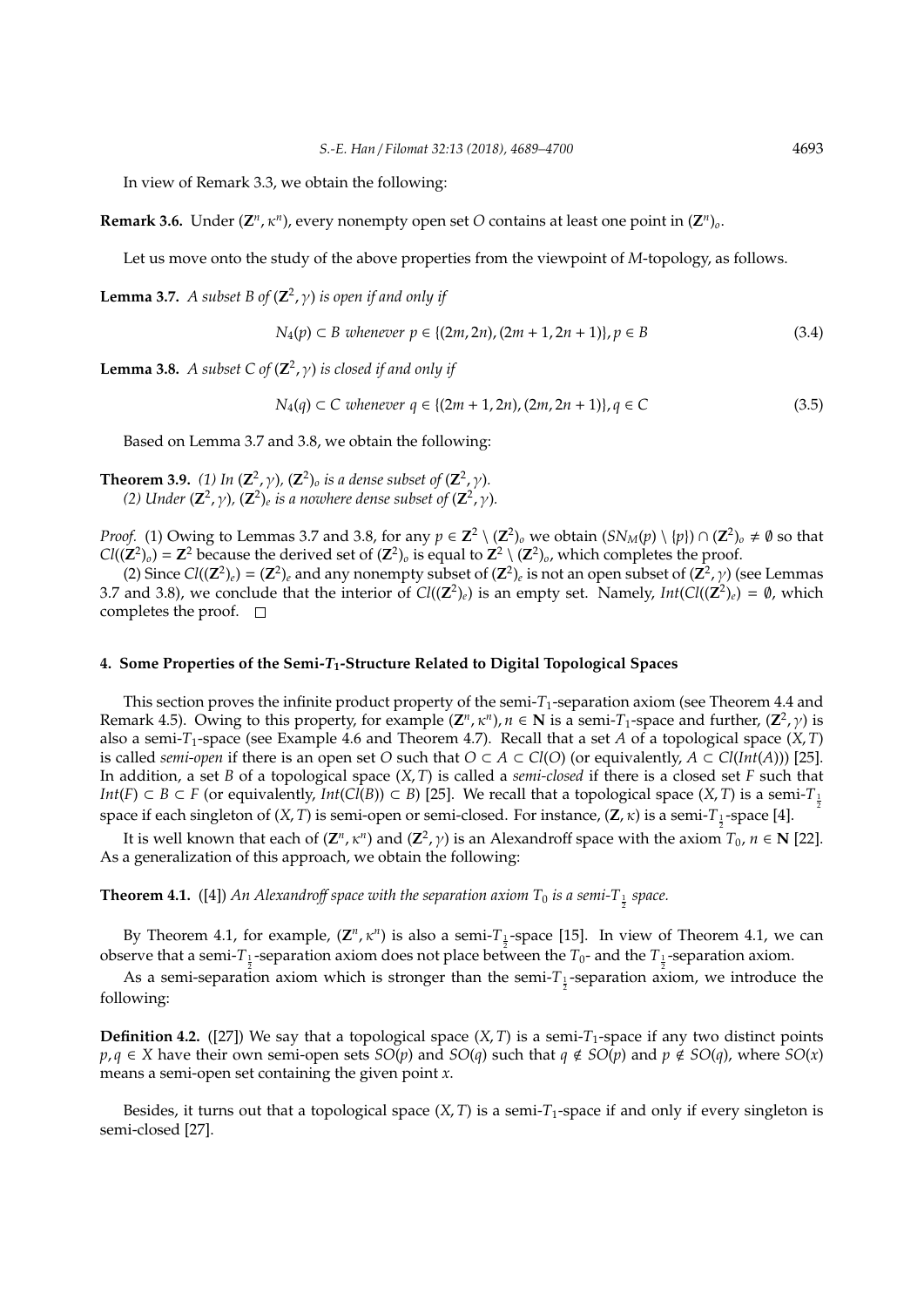**Example 4.3.** The Khalimsky line  $(Z, \kappa)$  is a semi- $T_1$  space [32].

More precisely, since every singleton  $\{2n\}$ ,  $n \in \mathbb{Z}$  is a closed set in  $(\mathbb{Z}, \kappa)$ , it is semi-closed. Next, we need to only prove that every singleton  $\{2n + 1\}$ ,  $n \in \mathbb{Z}$  is semi-closed in  $(\mathbb{Z}, \kappa)$ . Since we have the following property with  $\mathbf{Z} \setminus Cl({2n + 1}) := O \in (\mathbf{Z}, \kappa)$ ,

$$
O \subset \mathbf{Z} \setminus \{2n+1\} \subset Cl(O) = \mathbf{Z} \setminus \{2n+1\},\tag{4.1}
$$

because  $Cl({2n + 1}) = {2n, 2n + 1, 2n + 2}$ , which guarantees the assertion.

Unlike the product property of the separation axioms  $T_0$  and  $T_1$ , it is well known that the separation axiom  $T_{\frac{1}{2}}$  does not have the product property. For instance, whereas  $(Z, \kappa)$  is a  $T_{\frac{1}{2}}$ -space, the product space  $(Z^2, \kappa^2)$  is not a  $T_1$ -space.

The paper  $[4]$  proves the finite product property of the semi- $T_{\frac{1}{2}}$ -separation axiom. Motivated by this fact and by using the finite product property of the interior operator and the product property of the closure operator, we study the finite product property of a semi-*T*1-space. Indeed, the paper [8] referred to the finite product property of a semi-*T*1-space (see Corollary 3.2 of [8]) by using some properties of a semi-*R*0-space. However, the present paper proves this product property by using the definition of a semi-*T*1-space in a simpler way and further, proves the infinite product property a semi-*T*<sub>1</sub>-space (see Remark 4.5), as follows:

## **Theorem 4.4.** *The semi-T*1*-separation axiom has the finite product property.*

*Proof.* Let  $(X_\alpha, T_\alpha)$  be semi- $T_1$ -spaces,  $\alpha \in M := [1, n]_Z$ . Then we prove that the product space ( $\prod_{\alpha \in M} X_\alpha$ ,  $\prod_{\alpha \in M} T_\alpha$ ) is also a semi-*T*<sub>1</sub>-space. More precisely, under  $(\prod_{\alpha \in M} X_{\alpha}, \prod_{\alpha \in M} T_{\alpha})$ , take any point  $p := (p_{\alpha})_{\alpha \in M} \in \mathbb{Z}^{n}$ . Then we need to prove that each singleton  $\{p\}$  is semi-closed in the product space. Owing to the the property "semi-*T*<sub>1</sub>" of (*X*<sub>α</sub>, *T*<sub>α</sub>), each singleton {*p*<sub>α</sub>} consisting of one of the coordinates of the given point *p* has a closed set in  $(X_\alpha, T_\alpha)$ , denoted by  $C_\alpha$ , such that

$$
Int(C_{\alpha}) \subset \{p_{\alpha}\} \subset C_{\alpha}.\tag{4.2}
$$

Let us recall both the product property of the interior operator, *i.e.* in case *M* is finite, for any subset  $A_{\alpha} \subset X_{\alpha}$ ,  $Int(\prod_{\alpha \in M} A_{\alpha}) = \prod_{\alpha \in M} Int(A_{\alpha})$  and in case *M* is infinite,  $Int(\prod_{\alpha \in M} A_{\alpha}) \subset \prod_{\alpha \in M} Int(A_{\alpha})$ ; and the product property of the closure operator, *i.e.*  $Cl(\prod_{\alpha\in M} A_\alpha) = \prod_{\alpha\in M} Cl(A_\alpha)$ . According to the property (4.2), for any singleton  $\{p\}$  in  $(\prod_{\alpha \in M} X_{\alpha}, \prod_{\alpha \in M} T_{\alpha})$  we obtain

$$
Int(\prod_{\alpha \in M} C_{\alpha}) = \prod_{\alpha \in M} Int(C_{\alpha}) \subset \{p\} \subset \prod_{\alpha \in M} C_{\alpha}.
$$
 (4.3)

Indeed, owing to the property (4.4) below,  $\prod_{\alpha \in M} C_{\alpha}$  of (4.3) is closed.

$$
\prod_{\alpha \in M} C_{\alpha} = \prod_{\alpha \in M} Cl(C_{\alpha}) = Cl(\prod_{\alpha \in M} C_{\alpha}).
$$
\n(4.4)

Due to the property (4.3), the singleton  $\{p\}$  is semi-closed in  $(\prod_{\alpha\in M}X_\alpha,\prod_{\alpha\in M}T_\alpha)$ , which completes the proof.  $\square$ 

**Remark 4.5.** As for the assertion of Theorem 4.4, we have the infinite product property of the semi-*T*1 separation axiom because the property (4.3) can be generalized into the following property

$$
Int(\prod_{\alpha\in M}C_{\alpha})\subset \prod_{\alpha\in M}Int(C_{\alpha})\subset \{p\}\subset \prod_{\alpha\in M}C_{\alpha},
$$

and further, owing to (4.4), the assertion is proved.

By Example 4.3 and Theorem 4.4, we obtain the following: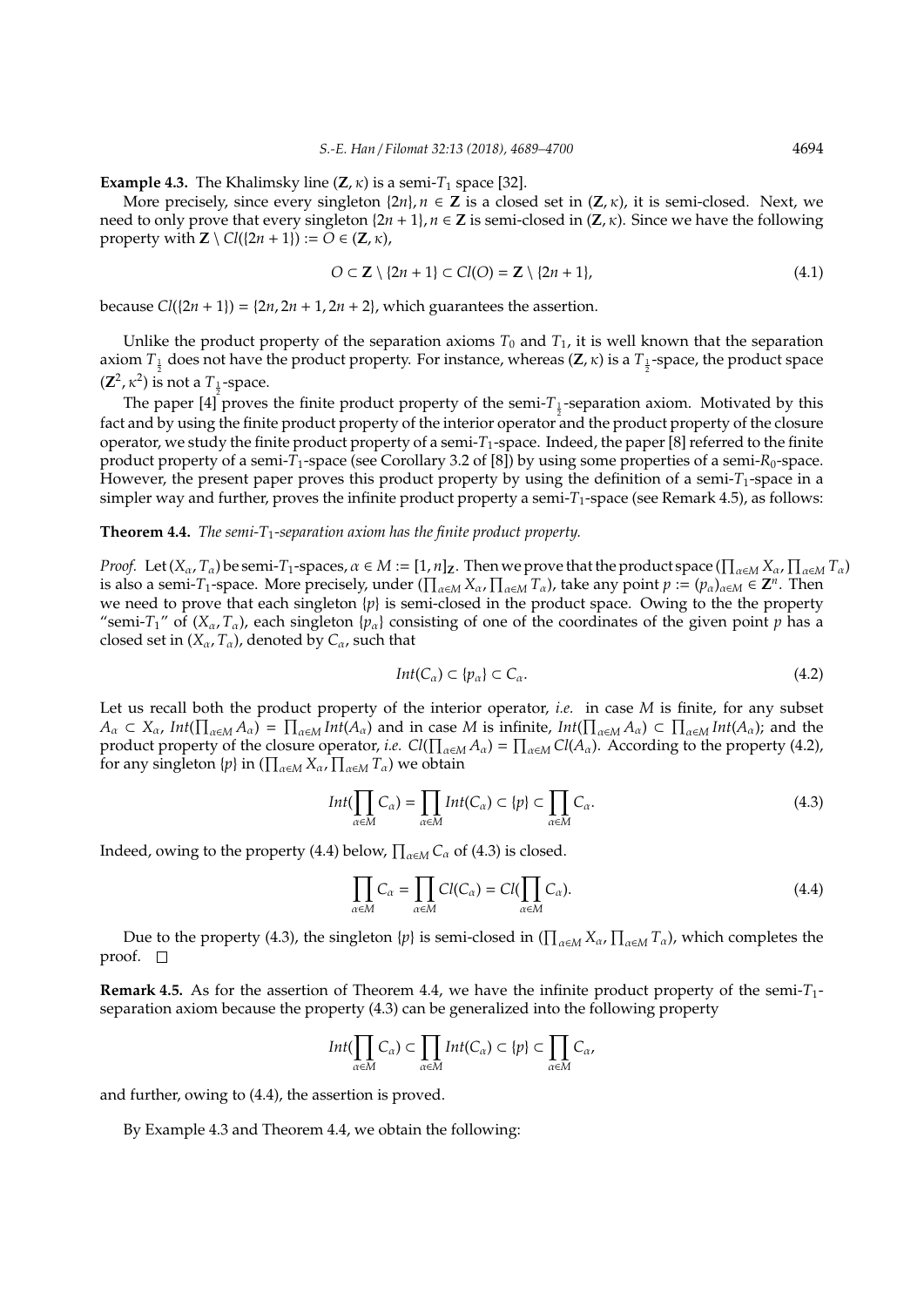**Example 4.6.** Since  $(Z, \kappa)$  is obviously a semi- $T_1$  space, by Theorem 4.4,  $(Z^n, \kappa^n)$  is a semi- $T_1$  space,  $n \in \mathbb{N}$ [32].

Le us now prove that the *M*-topological space (**Z** 2 , γ) is also a semi-*T*1-space, as follows:

# **Theorem 4.7.**  $(\mathbb{Z}^2, \gamma)$  *is a semi-T*<sub>1</sub>-space.

*Proof.* Let us take any two distinct points  $p, q \in \mathbb{Z}^2$ . Without loss of generality, according to the property (2.5), we may take  $p \in \{(2m, 2n), (2m+1, 2n+1) | m, n \in \mathbb{Z}\}\$  and  $q \in \{(2m+1, 2n), (2m, 2n+1) | m, n \in \mathbb{Z}\}\$ . Then we prove that each singleton {*p*} and {*q*} is semi-closed.

(Case 1) Since the singleton  $\{p\}$  is closed in  $(\mathbb{Z}^2, \gamma)$ , it is obviously semi-closed.

(Case 2) Whereas the singleton  $\{q\}$  is open in  $(\mathbb{Z}^2, \gamma)$ , we have the following property (see Lemmas 3.7) and 3.8)

$$
\mathbf{Z}^2 \setminus \mathcal{Cl}(\{q\}) := O \subset \mathbf{Z}^2 \setminus \{q\} = \mathcal{Cl}(O),\tag{4.5}
$$

which implies that the singleton  ${q}$  is semi-closed.  $\square$ 

# **5. Open-Hereditary Property of a Semi-***T***<sup>1</sup> and a Semi-***T***2-Space**

In this section we study the hereditary property of the semi- $T_1$ -separation axiom. Indeed, not every subspace of the digital topological spaces satisfies the semi- $T_1$ -separation axiom, as the following remark shows:

**Remark 5.1.** The Khalimsky subspace ([0, 5]**Z**, κ[0,5]**<sup>Z</sup>** ) does not satisfy the semi-*T*1-separation axiom because the singleton {1} is not semi-closed in  $([0,5]_Z, \kappa_{[0,5]_Z})$  (for more details, see the proof of Lemma 5.3(2) below).

To study the hereditary property of semi-separation axioms, let us recall basic notion of digital paths, as follows:

**Definition 5.2.** ([13]) (1) We say that a finite sequence  $P := (x_i)_{i \in [0,m]_Z}$  in  $(\mathbb{Z}^n, \kappa^n)$  is *simple K-path* if  $x_i$  and  $x_j$ in *P* are *K*-adjacent if and only if either  $j = i + 1$  or  $i = j + 1$ , where two distinct points *x* and *y* are called *K*-*adjacent* if  $y \in SN_K(x)$  or  $x \in SN_K(y)$  [22].

(2) We say that a finite sequence  $P := (x_i)_{i\in[0,m]_Z}$  in  $(Z^2, \gamma)$  is *simple M-path* if  $x_i$  and  $x_j$  in  $P$  are *M*-adjacent if and only if either  $j = i + 1$  or  $i = j + 1$ , where two distinct points *x* and *y* are called *M-adjacent* if  $y \in SN_M(x)$ or *x* ∈ *SN<sub><i>M*</sub>(*y*) [17].

Let us investigate the hereditary property of a semi- $T_1$ -space with the following lemma.

**Lemma 5.3.** (1) Any simple K-path  $P := (p_1, p_2, \dots, p_l)$  in  $(\mathbb{Z}^n, \kappa^n)$  is a semi-T<sub>1</sub>-space, where  $p_1, p_l \in (\mathbb{Z}^n)$  and  $|P| \geq 3$ .

*(2)* A simple K-path  $P := (p_1, p_2, \dots, p_l)$  in  $(\mathbb{Z}^n, \kappa^n)$  is not a semi-T<sub>1</sub>-space, where either of  $p_1$  and  $p_l$  belongs to  $(Z^n)_e$  *and*  $|P| \ge 3$ *.* 

(3) Any simple M-path  $Q := (m_1, m_2, \cdots, m_l)$  in  $(Z^2, \gamma)$  is a semi-T<sub>1</sub>-space, where both  $m_1$  and  $m_l$  are odd points *in*  $(Z^2, \gamma)$  *and*  $|Q| \geq 3$ *.* 

*(*4) A simple M-path Q :=  $(m_1, m_2, \cdots, m_l)$  in  $(\mathbb{Z}^2, \gamma)$  is not a semi-T<sub>1</sub>-space, where either of  $m_1$  and  $m_l$  is double *even or even in*  $(\mathbb{Z}^2, \gamma)$  *and*  $|Q| \geq 3$ *.* 

*Proof.* (1) Under the hypothesis, according to Definition 2, the number *l* should be odd. Since each point  $p_{2t} \in P$ ,  $t \in [1, \frac{l-1}{2}]$ z belongs to the set  $(\mathbb{Z}^n)_e$ , the singleton  $\{p_{2t}\}\$ is semi-closed because  $\{p_{2t}\}\$ is closed in  $(P, \kappa_p^n)$ . Next, since the singleton  $\{p_{2t-1}\}, p_{2t-1} \in P, t \in [1, \frac{l-1}{2}]_Z$ , belongs to the set  $(\mathbb{Z}^n)_o \cup (\mathbb{Z}^n)_m$ , the singleton  $\{p_{2t-1}\}$  is also semi-closed because for the singleton {*p*<sub>2*t*−1</sub>} we have the following property with *P* \ *Cl*({*p*<sub>2*t*−1</sub>}) := *O* ∈ (*P*, κ*<sup>n</sup> P* )

$$
O \subset P \setminus \{p_{2t-1}\} \subset Cl(O). \tag{5.1}
$$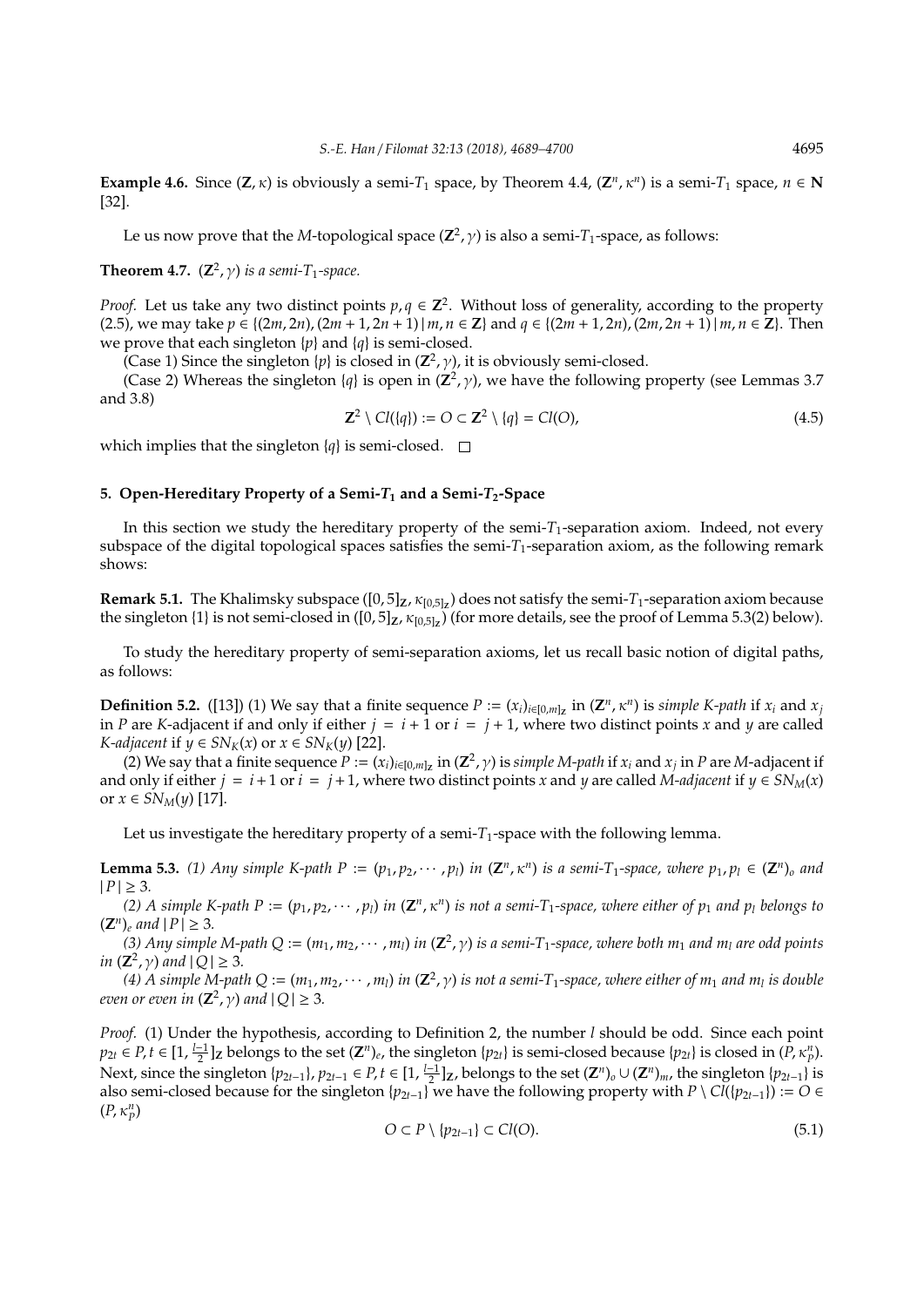For instance, consider the simple *K*-path (*P* :=  $(p_i)_{i \in [1,5]_Z}$ ,  $\kappa_P^2$ ) in Figure 1(a). Then (*P*,  $\kappa_P^2$ ) is a semi-*T*<sub>1</sub>-space. To be specific, the singleton  $\{p\}$ ,  $p \in \{p_2, p_4\}$ , is closed in  $(P, \kappa_P^2)$  and it is obviously semi-closed. Next, whereas the singleton  $\{q\}$ ,  $q \in \{p_1, p_3, p_5\}$ , is open in  $(P, \kappa_P^2)$  and it is obviously semi-closed in  $(P, \kappa_P^2)$ .

(2) Under the hypothesis, to prove that the given simple *K*-path  $P := (p_i)_{[1,5]_\mathbb{Z}}$  is not a semi-*T*<sub>1</sub>-space, we may assume that  $p_1$  belongs to  $(\mathbb{Z}^n)_e$ . Let us now take the point  $p_2 \in P$ . Then the singleton  $\{p_2\}$  is not semi-closed so that *P* is not a semi-*T*<sub>1</sub>-space. For instance, consider the simple *K*-path (*P* :=  $(p_i)_{i \in [1,5]_Z}$ ,  $\kappa_P^2$ ) in Figure 1(b). Then the singleton  $\{p_2\}$  is not semi-closed in  $(P, \kappa_P^2)$  because

$$
P \setminus Cl(\{p_2\}) := O \subset P \setminus \{p_2\} \nsubseteq Cl(O),
$$

and  $Cl(O) = \{p_3, p_4, p_5\}.$ 



Figure 1: Configuration of the semi-*T*1-axiom of both a simple *K*-path and a simple *M*-path.

(3) Under the hypothesis, according to Definition 2, the number *l* should be odd. Since each point  $m_{2t} \in Q, t \in [1, \frac{l-1}{2}]$  is double even or even points in  $(\mathbb{Z}^2, \gamma)$ , the singleton { $m_{2t}$ } is semi-closed because { $m_{2t}$ } is closed in  $(Q, \gamma_Q)$ . Next, since the point  $m_{2t-1} \in Q$ ,  $t \in [1, \frac{1}{2}]$  is odd point, by using the method similar to (5.1), the singleton  ${m_{2t-1}}$  is semi-closed.

For instance, consider the simple *M*-path (*Y* :=  $(m_i)_{i \in [1,5] \times I}$  $\gamma_Y$ ) in Figure 1(c), where  $m_1 := (1,0)$ ,  $m_2 :=$  $(2, 0)$ ,  $m_3 := (2, 1)$ ,  $m_4 := (3, 1)$ ,  $m_5 := (4, 1)$ . Then  $(Y, \gamma_Y)$  is a semi-*T*<sub>1</sub>-space. To be specific, since each singleton  ${p} \subset \{m_2, m_4\}$  is closed in  $(Y, \gamma_Y)$ , it is obviously semi-closed. Next, whereas each singleton  ${p} \subset \{m_1, m_3, m_5\}$ is open in  $(Y, \gamma_Y)$ , it is obviously semi-closed in  $(Y, \gamma_Y)$ .

(4) Under the hypothesis, consider the *M*-path (*Z* :=  $(m_i)_{i \in [1,l]_Z}$ ,  $\gamma_Z$ ) in Figure 1(d). We may assume that *m*<sub>1</sub> is a double even or an even point in  $(\mathbb{Z}^2, \gamma)$ . Then the point  $m_2 \in Q$  is odd point in  $(\mathbb{Z}^2, \gamma)$  so that the singleton  $\{m_2\}$  is not semi-closed. To be specific, take  $Z := (m_i)_{i \in [1,5]_Z}$ , where  $m_1 := (0,0), m_2 := (1,0), m_3 :=$  $(1, 1), m_4 := (2, 1), m_5 := (3, 1)$  (see Figure 1 (d)). Then the point  $\{m_2\}$  is not semi-closed in  $(Z, \gamma_Z)$  because

$$
Q \setminus Cl(\{m_2\}) := O \subset P \setminus \{m_2\} \nsubseteq Cl(O),
$$

*Cl*(*O*) = { $m_3$ ,  $m_4$ ,  $m_5$ }. Hence (*Z*,  $\gamma$ <sub>*Z*</sub>) is not a semi-*T*<sub>1</sub>-space.  $\Box$ 

Let us now ask if a finite  $K$ -plane is a semi- $T_1$  space.

**Proposition 5.4.** (1) Let X be the set  $[2m + 1, 2m + k + 1]_Z \times [2n + 1, 2n + k + 1]_Z$ , where  $m, n \in Z, k \in 2N$ . Then *the subspace*  $(X, \kappa_X^2)(\subset (\mathbb{Z}^2, \kappa^2))$  *is a semi-T*<sub>1</sub>-space.

(2) Let Y be the set  $[2m, 2m+k]_Z \times [2n+1, 2n+k]_Z$ ,  $m, n \in \mathbb{Z}$ ,  $k \in 2\mathbb{N}$ . Then  $(Y, \kappa_Y^2)$  is not a semi-T<sub>1</sub>-space.

(3) Let Z be the set  $[2m, 2m+k+1]_Z \times [2n, 2n+k+1]_Z$ ,  $m, n \in \mathbb{Z}$ ,  $k \in 2\mathbb{N}$ . Then  $(Z, \kappa_Z^2)$  is not a semi-T<sub>1</sub>-space.

(4) Let W be the set  $[2m+1, 2m+k+1]_\mathbf{Z} \times [2n, 2n+k+1]_\mathbf{Z}$ ,  $m, n \in \mathbf{Z}, k \in 2\mathbf{N}$ . Then  $(W, \kappa^2_W)$  is not a semi-T<sub>1</sub>-space.

*Proof.* (1) By Theorem 4.4, Remark 5.1 and Lemma 5.3, the proof is completed because both  $[2m+1, 2m+k+1]$ **Z** and  $[2n + 1, 2n + k + 1]$ **z** are simple *K*-paths.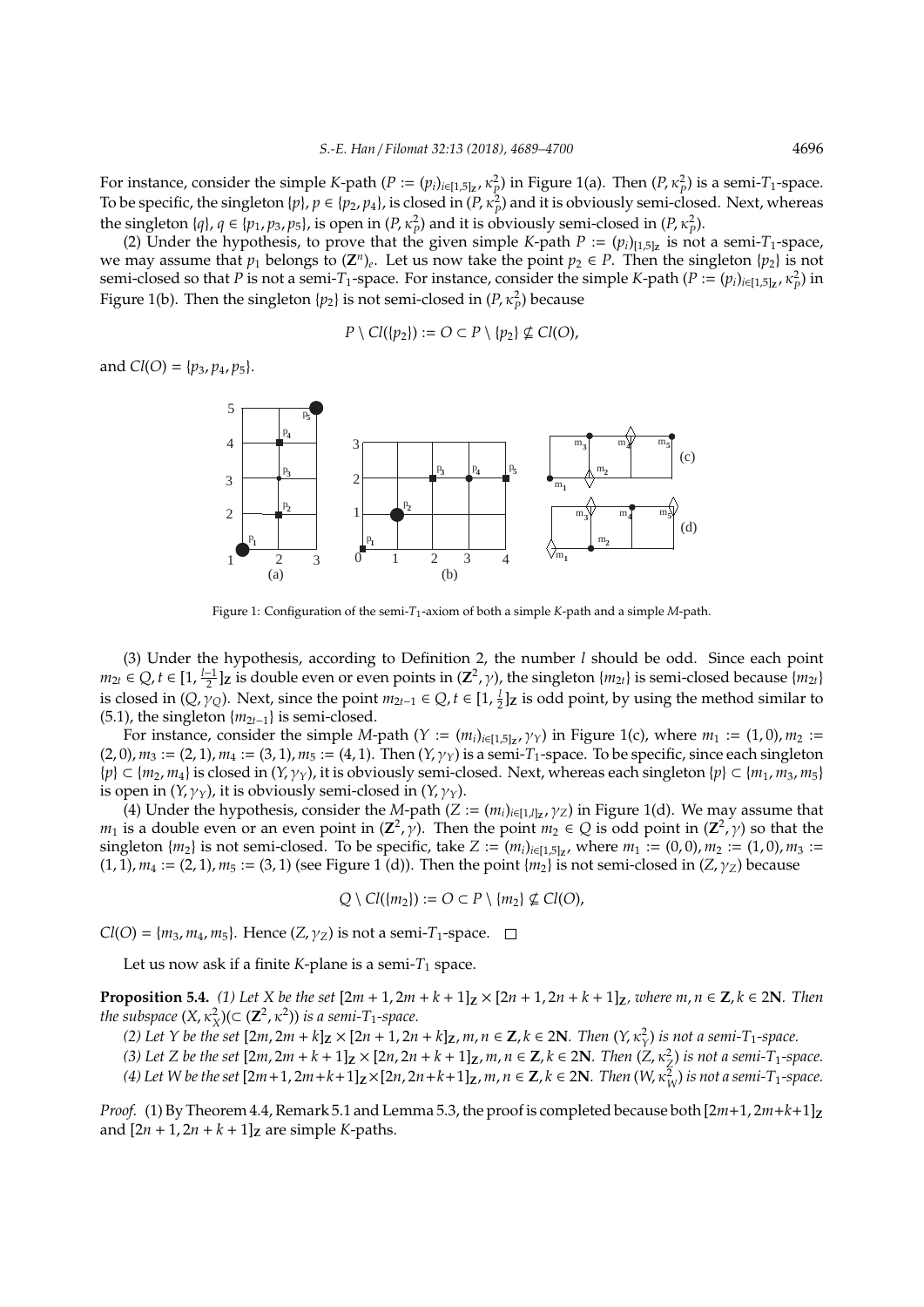(2) Based on Lemmas 3.1 and 3.2, let us take the singleton  $\{p\}$ ,  $p := (1, 1)$  in Figure 2(a). Then the singleton  $\{p\}$  is not semi-closed in  $(Y, \kappa_Y^2)$ .

(3) Based on Lemmas 3.1 and 3.2, consider the singleton  $\{q\}$ ,  $q := (1, 1)$  in Figure 2(b). Then the singleton  $\{q\}$  is not semi-closed in  $(Z, \kappa_Z^2)$ .

(4) By using the method similar to the proof of (2), the proof is completed.  $\square$ 



Figure 2: (a)-(b) Configuration of the non-hereditary both the semi-*T*<sub>1</sub>- and the semi-*T*<sub>2</sub>-space, where  $(Y, \kappa_Y^2)$  and  $(Z, \kappa_Z^2)$  are portions of  $(\mathbb{Z}^2, \kappa^2)$ .

In view of Theorems 4.4 and 4.7, and Example 4.6 and Proposition 5.4(2)-(4), we obtain the following:

**Remark 5.5.** (1) Let *X* be an Alexandroff semi-*T*<sub>1</sub>-space and *Y* ⊂ *X*. Then *Y* need not be a semi-*T*<sub>1</sub>-space. (2) Let *X*<sub>1</sub>, *X*<sub>2</sub> be an Alexandroff semi-*T*<sub>1</sub>-space and *Z* ⊂ *X*<sub>1</sub> × *X*<sub>2</sub>. Then *Z* need not be a semi-*T*<sub>1</sub>-space.

In view of Proposition 5.4 (2)-(4), not every finite *K*-plane is not a semi-*T*1-space. Besides, owing to Example 4.6 and Theorem 4.7, we obtain the following:

**Proposition 5.6.** *A semi-T*1*-separation property is not hereditary.*

Motivated by Proposition 5.4, we prove that a semi- $T_1$  space has the open-hereditary property.

**Theorem 5.7.** *A semi-T*1*-separation property is open-hereditary.*

*Proof.* We need to prove that if  $(X, T) := X$  is a semi- $T_1$  space and Y is an open subset of X, then the subspace  $(Y, T_Y) := Y$  is a semi-*T*<sub>1</sub>-space. Let  $p \in Y \subset X$ . We need to prove that there is a closed set *F'* in  $(Y, T_Y)$  such that  $Int(F') \subset \{p\} \subset F'$ . Owing to the semi- $T_1$  structure of  $(X, T)$ , for any point  $p \in Y \subset X$  there is a closed set *F* in (*X*, *T*) such that

$$
Int(F) \subset \{p\} \subset F \text{ or } Int(Cl(\{p\})) \subset \{p\}.
$$
\n
$$
(5.3)
$$

Let us now consider the following two cases:

(Case 1) In (5.3), assume  $Int(Cl{p}) = {p}$ , *i.e.* we may assume  $Int(F) \neq \emptyset$ . Then the closed set *F* contains a unique non-empty open set denoted by  $O(p)(\in (X,T))$  such that  $O(p) = \{p\} \subset F$ . It is obvious that if the set {*p*} is open in *X*, then it is open in *Y* and further, since *F* is a closed set in *X*, *F* ∩ *Y* is also closed in (*Y*, *TY*). Thus we obtain the closed set *F* ∩ *Y* in  $(Y, T_Y)$  such that

$$
F \cap Y \subset Y \subset X. \tag{5.4}
$$

Let us now adapt the interior operator into (5.4). Then we have

$$
\begin{cases}\nInt_X(F \cap Y) = Int_X(Y) \cap Int_Y(F \cap Y) \\
= Y \cap Int_Y(F \cap Y) = Int_Y(F \cap Y),\n\end{cases}
$$
\n(5.5)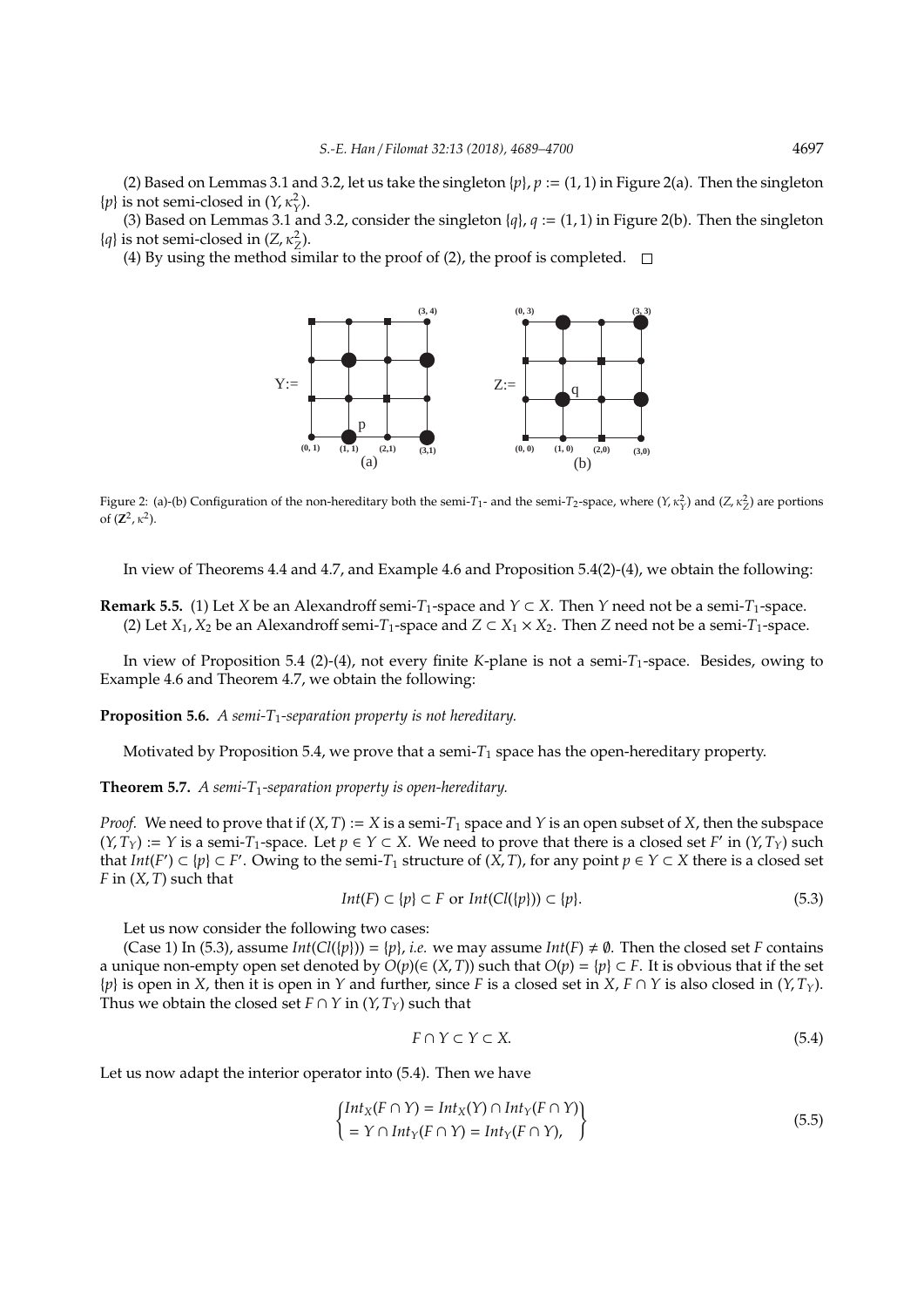where for a subset  $B \subset Y \subset X$  we denote by  $Int_Y(B)$  (*resp. Int* $_Y(B)$ ) the interior of *B* under the topology (*X*, *T*) (*resp.*  $(Y, T_Y)$ ). In (5.5), since  $Int_X(F \cap Y) = \{p\}$ , we have  $Int_Y(F \cap Y) = \{p\}$  so that in  $(Y, T_Y)$ 

$$
Int_Y(F \cap Y) \subset \{p\} \subset F \cap Y.
$$

Hence the subspace  $Y$  is semi- $T_1$ .

(Case 2) In (5.3), assume  $Int(Cl{p}) = \emptyset$ . It is obvious that if the set  ${p}$  is nowhere dense in *X*, then it is also nowhere dense in *Y*. Hence the subspace *Y* is semi- $T_1$ .  $\Box$ 

Let us now move onto the study of semi- $T_2$ -structure of digital topological spaces.

**Definition 5.8.** ([27]) We say that a topological space  $(X, T)$  is a semi- $T_2$ -space if any two distinct points *p*, *q* ∈ *X* have their own semi-open sets *SO*(*p*) and *SO*(*q*) such that *SO*(*p*) ∩ *SO*(*q*) = ∅, where *SO*(*x*) means a semi-open set containing the given point *x*.

**Theorem 5.9.**  $(\mathbb{Z}^2, \gamma)$  *is a semi-T*<sub>2</sub>-space.

*Proof.* Consider two distinct points *p* and *q* in  $(\mathbb{Z}^2, \gamma)$ .

(Case 1) In case *p* and *q* are not *M*-adjacent to each other. Namely,  $p \notin SN_M(q)$  and  $q \notin SN_M(p)$ . Take the sets  $X = \sum_{k=1}^{n} (X_k - \sum_{k=1}^{n} (X_k - \sum_{k=1}^{n} (X_k - \sum_{k=1}^{n} (X_k - \sum_{k=1}^{n} (X_k - \sum_{k=1}^{n} (X_k - \sum_{k=1}^{n} (X_k - \sum_{k=1}^{n} (X_k - \sum_{k=1}^{n} (X_k - \sum_{k=1}^{n} (X_k - \sum_{k=1}^{n} (X_k - \sum_{k=1}^{n} (X_k - \sum_{k=1}^{n} (X_k - \sum_{k=1}^{n} (X_k - \sum_{k=1}^{n} (X_k - \sum_{k=1}^{$ 

$$
\begin{cases} X(p) := SN_M(p) \setminus (SN_M(p) \cap SN_M(q)) \text{ and} \\ X(q) := SN_M(q) \setminus (SN_M(q) \cap SN_M(p)). \end{cases}
$$

Then  $X(p) = SO(p)$  and  $X(q) = SO(q)$  such that  $SO(p) \cap SO(q) = \emptyset$ .

(Case 2) In case  $p$  and  $q$  are *M*-adjacent. Namely,  $p \in SN_M(q)$  or  $q \in SN_M(p)$  so that we have the following two cases.

(Case 2-1) In case each of *p* and *q* is an odd point in  $(\mathbb{Z}^2, \gamma)$ , we have  $SO(p) = \{p\}$  and  $SO(q) = \{q\}$ . Then *SO*( $p$ ) ∩ *SO*( $q$ ) =  $\emptyset$ .

(Case 2-2) In case each of *p* is a double even or even point and *q* is an odd point in  $(\mathbb{Z}^2, \gamma)$ , we have  $SO(p) = SN_M(p) \setminus \{q\}$  and  $SO(q) = \{q\}.$ 

Then  $SO(p) \cap SO(q) = \emptyset$ .  $\square$ 

The paper [33] developed the product property of a semi- $T_2$ -space.

**Theorem 5.10.** ([33]) *A semi-T*<sub>2</sub>-space has the finite product property.

**Remark 5.11.** Since  $(Z, \kappa)$  is a semi- $T_2$ -space, by Theorem 5.9, we confirm that  $(Z^n, \kappa^n)$  is a semi- $T_2$ -space [32].

**Proposition 5.12.** (1) A semi-T<sub>2</sub>-separation property is not hereditary. *(2) A semi-T*2*-separation property is not closed-hereditary.*

*Proof.* (1) As a counterexample, consider the subspace  $(X, \kappa_X)$ , where  $X := [0, 1]_Z$  (see Figure 3(e)). Whereas the space  $(\mathbf{Z}, \kappa)$  is a semi-*T*<sub>2</sub>-space, the subspace  $(X, \kappa_X)$  is not a semi-*T*<sub>2</sub>-space because *SO*(0) = *X* and  $SO(1) = \{1\}.$ 

(2) As a counterexample, consider the subspace  $(Y, \kappa_Y)$ , where  $Y := [0, 2]$ <sub>Z</sub> (see Figure 3(c)). Although the space  $(Z, \kappa)$  is a semi- $T_2$ -space, the closed subspace  $(Y, \kappa_Y)$  is not a semi- $T_2$ -space because for the distinct points 0 and 1 there are smallest semi-open sets

$$
SO(0) = \{0, 1\}
$$
 and  $SO(1) = \{1\}$ 

so that *SO*(0) ∩ *SO*(1)  $\neq$  Ø, which implies that (*Y*,  $\kappa$ <sub>*Y*</sub>) is not a semi-*T*<sub>2</sub>-space. □

**Theorem 5.13.** *A semi-T*<sub>2</sub>-separation property is open-hereditary.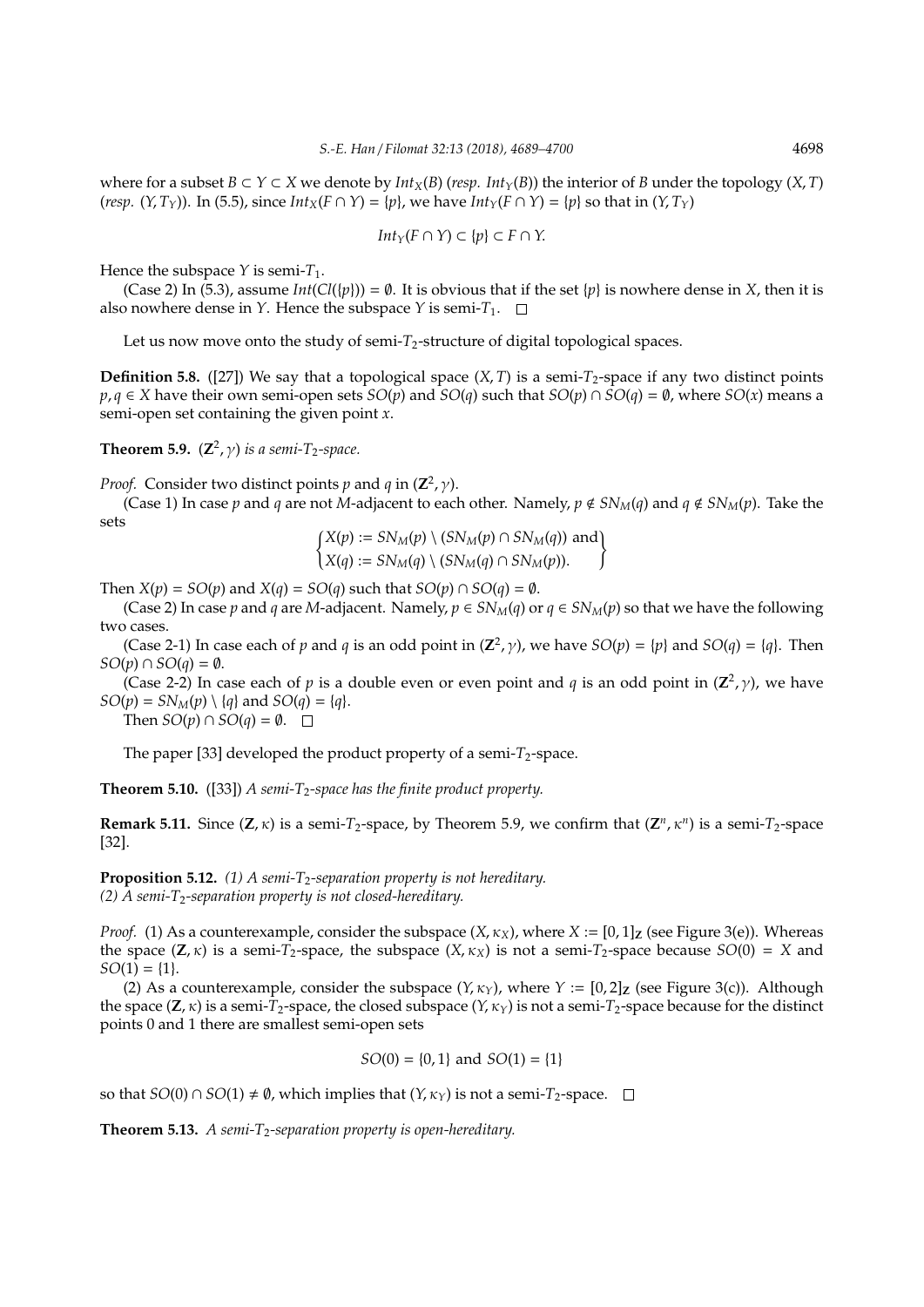

Figure 3: (a)-(b) Configuration of the open-hereditary property of the semi- $T_2$ -structure of both  $(\mathbb{Z}^n, \kappa^n)$  and  $(\mathbb{Z}^2, \gamma)$ ; (c) Non-closedhereditary property of a semi-*T*2-space; (d) The open-hereditary property of a semi-*T*2-space; (e) Non-hereditary property of a semi-*T*<sub>2</sub>-space.

*Proof.* We need to prove that if  $(X, T) := X$  is a semi- $T_2$  space and Y is an open subset of  $(X, T)$  then the subspace  $(Y, T_Y) := Y$  is a semi- $T_2$ -space. To be specific, consider distinct two points  $p, q \in Y \subset X$ . Then there are two semi-open sets *SO*(*p*) and *SO*(*q*) in (*X*, *T*) such that *SO*(*p*)  $\cap$  *SO*(*q*) =  $\emptyset$ . Since *Y* is an open set in  $(X, T)$  the sets  $SO(p) \cap Y$  and  $SO(q) \cap Y$  are semi-open sets in  $(Y, T_Y)$  such that  $(SO(p) \cap Y) \cap (SO(q) \cap Y) = \emptyset$ . Hence the subspace *Y* of the space *X* is semi- $T_2$ .  $\Box$ 

**Example 5.14.** (1) Consider the spaces  $(X, \kappa_X^2)$  (see Figure 3(a)) and  $(Y, \gamma_Y)$  (see Figure 3(b)) which are respectively open subspaces in  $(\mathbb{Z}^2, \kappa^2)$  and  $(\mathbb{Z}^2, \gamma)$ . By Proposition 5.12, those are semi- $T_2$ -spaces. To be specific, take the two distinct points  $p, q$  in  $(X, \kappa_X^2)$  (see Figure 3(a)). Then we have  $SO(p) = \{(1, 1), (1, 2), (2, 2)\}$ and  $SO(q) = \{(3, 2), (3, 3)\}$  which are disjoint. Besides, for two points  $p, q$  in  $(Y, \gamma_Y)$  then we have  $SO(p)$  =  $\{(0, 3), (1, 3)\}\$ and  $SO(q) = \{(2, 3), (2, 4)\}\$ which are disjoint.

(2) Consider the subspace (*W*,  $\kappa_W$ ), where  $W := [1, 3]$ <sub>Z</sub> (see Figure 3(d)). Then the open subspace (*W*,  $\kappa_W$ ) is a semi- $T_2$ -space because for any distinct two points  $p$  and  $q$  in  $W$  there are smallest semi-open sets  $SO(p)$ and *SO*(*q*) so that *SO*(*p*) ∩ *SO*(*q*) =  $\emptyset$ , where *SO*(1) = {1}, *SO*(2) ∈ {{1, 2}, {2, 3}}, *SO*(3) = {3}, which implies that  $(W, \kappa_W)$  is a semi- $T_2$ -space.

#### **6. Concluding Remark and Further Work**

We have studied various properties of semi-*T*<sub>*i*</sub>-separation axioms,  $i \in \{\frac{1}{2}, 1, 2\}$ . In particular, although semi- $T_i$ -spaces,  $i \in \{1,2\}$  do not have the hereditary property, it turns out that they have the open-hereditary property.

As a further work, motivated by Theorem 4.1, we have the following problems.

**Question 6.1.** Under what condition does the T<sub>1</sub>-separation axiom imply the semi-T<sub>1</sub>-separation axiom?

**Question 6.2.** *Under what condition does the T<sub>1</sub>-separation axiom imply the semi-T<sub>2</sub>-separation axiom?* 

Besides, after developing some new digital topological spaces, we need to study some topological properties related to low-level separation axioms and their corresponding semi-separation axioms.

#### **References**

- [1] P.S. Alexandorff, Diskrete Räume, Mat. Sb. 2 (1937) 501-518.
- [2] P.S. Alexandorff, Uber die Metrisation der im Kleinen kompakten topologischen Raume, Math. Ann. 92 (1924) 294–301. ¨
- [3] P. Bhattacharyya, B.K. Lahiri, Semi-generalized closed set in topology, Indian J. Pure App. Math. 29 (1987) 375–382.